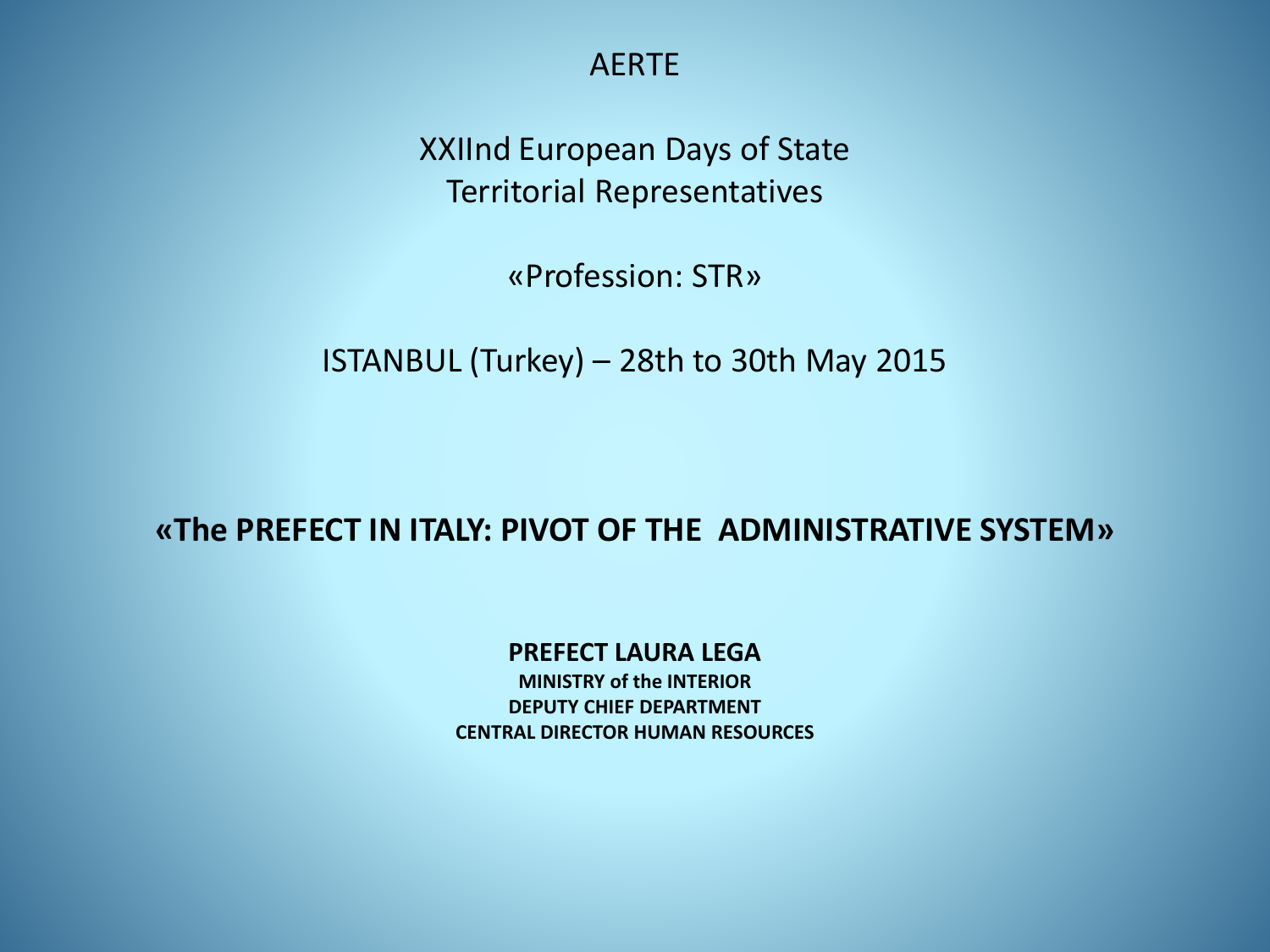# **GOOD PUBLIC ADMINISTRATION**

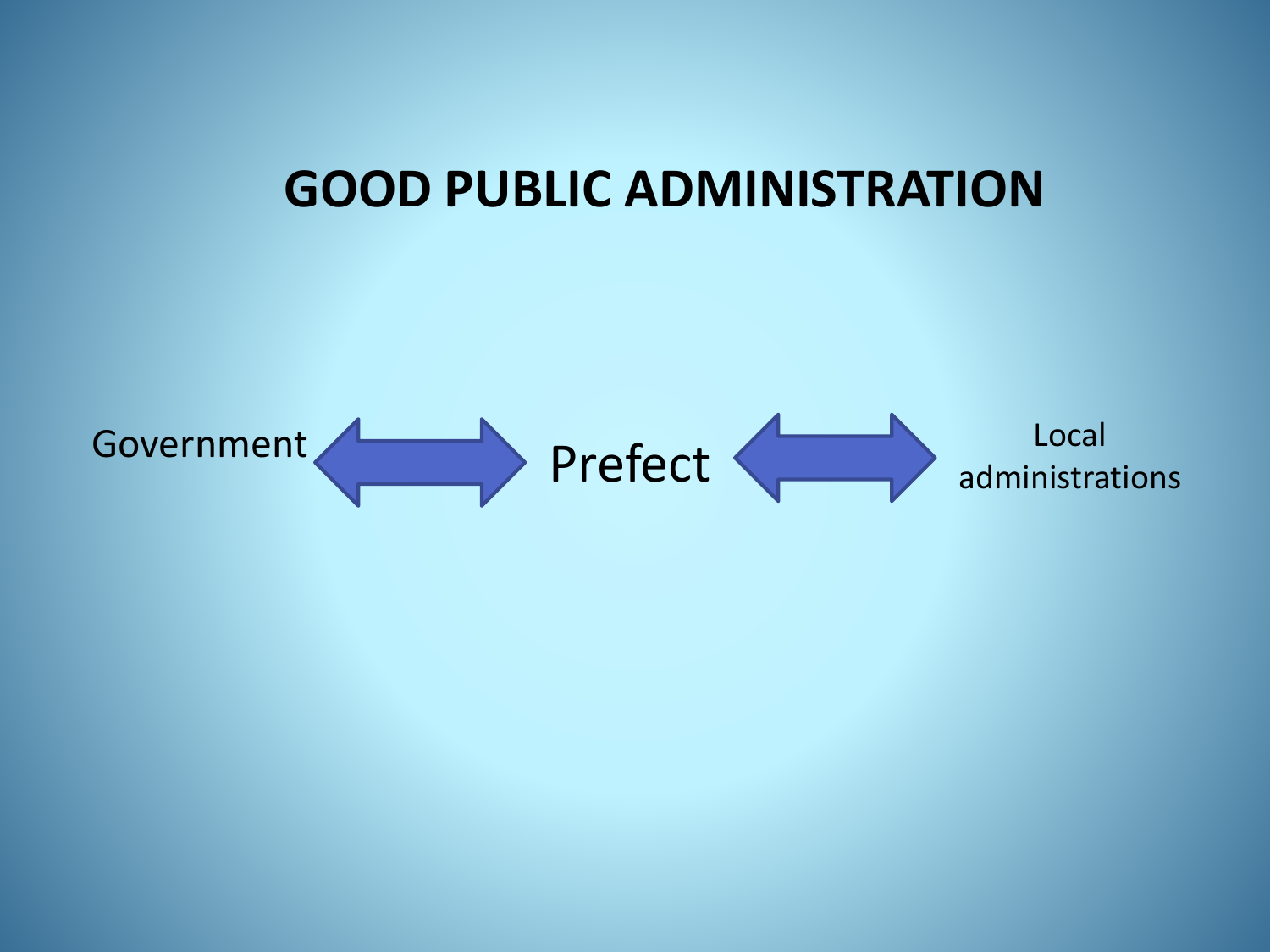**knowledge of local problems**

**capacity to mediate**

**capacity to coordinate the stakeholders**

## **three characteristics can be found in the figure of the Prefect.**

**1) He is a bi-directional tool who knows the territory and informs the central government on its needs;**

**2) traditionally he is a body who – due to his prestige and provenability – is able to mediate and conciliate conflicting positions by setting up discussion tables in order to find a mutually satisfactory solution;**

**3) he is institutionally a central coordination body for first the other state departments first, as well as for local government bodies under the horizontal/vertical subsidiarity principle**

• **Prefect Laura Lega**

•

• **Ministry of the Interior - Italy**

•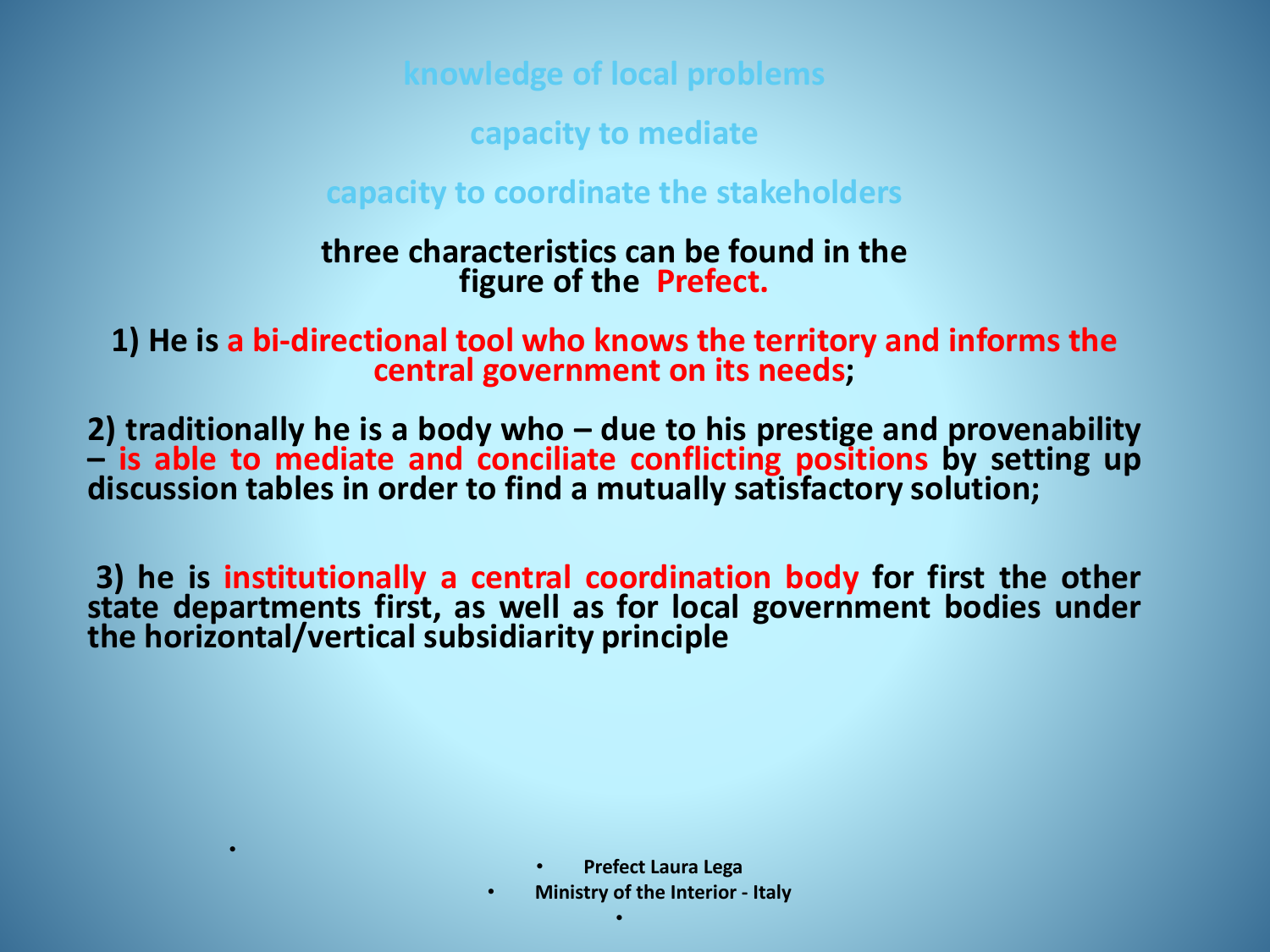*the Prefects have been called to register communities'needs, analyse the needs of social groups, suggest remedies, facilitate shared solutions to conflicts and organize prevention activities in sensitive situations***.** 

**.**

• **Prefect Laura Lega**

• **Ministry of the Interior - Italy**

•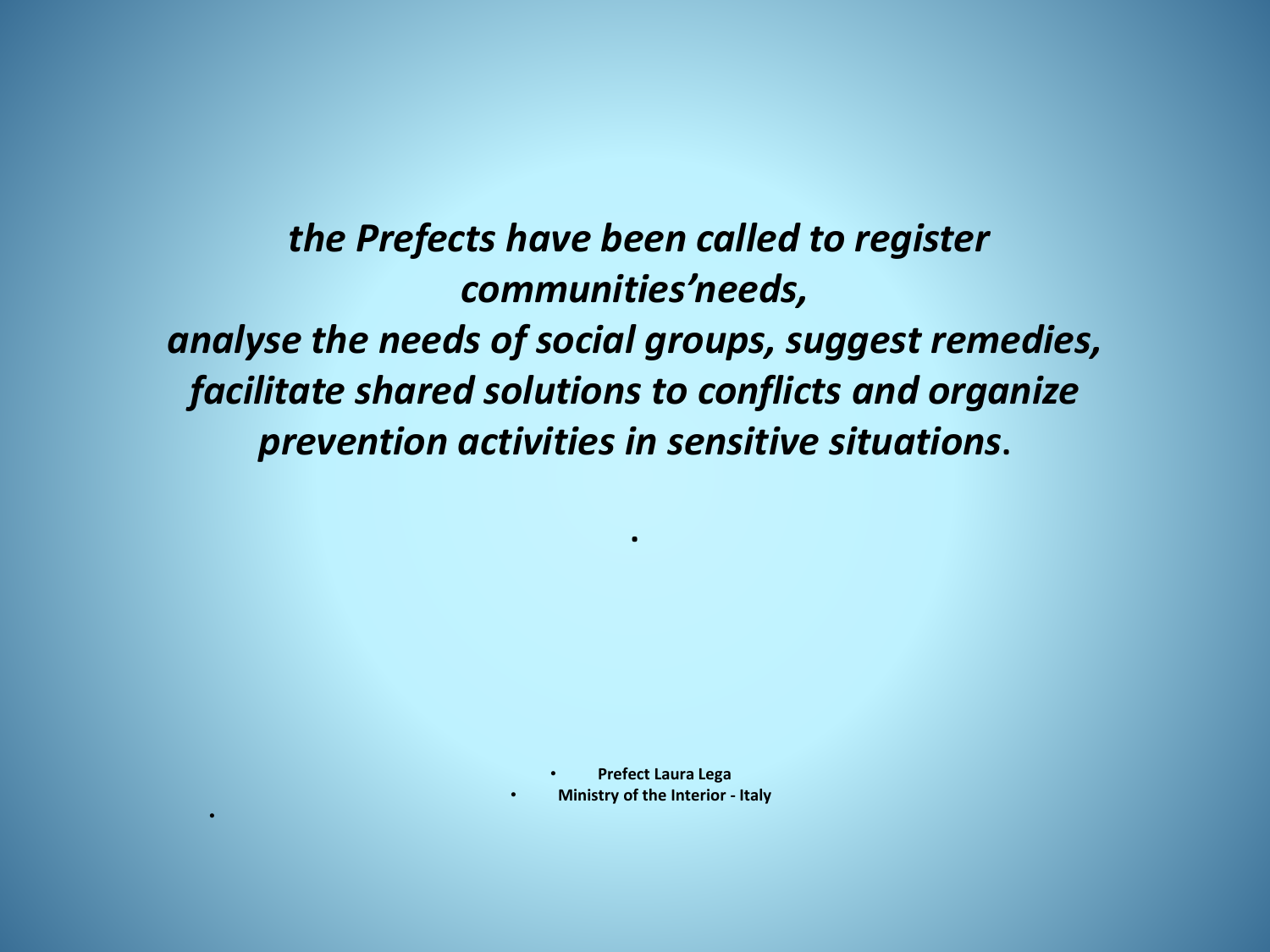## **The "Prefect of security and guarantees" plays a coordinating role between central and local bodies and acts as a «pivot» – and not only the hub - for the institutional network at provincial level.**

**.** 

**In this way, he guarantees an extremely effective response to the needs of the community in a time when public resources are cut, together with all relevant safeguards.**

• **Prefect Laura Lega**

• **Ministry of the Interior - Italy**

•